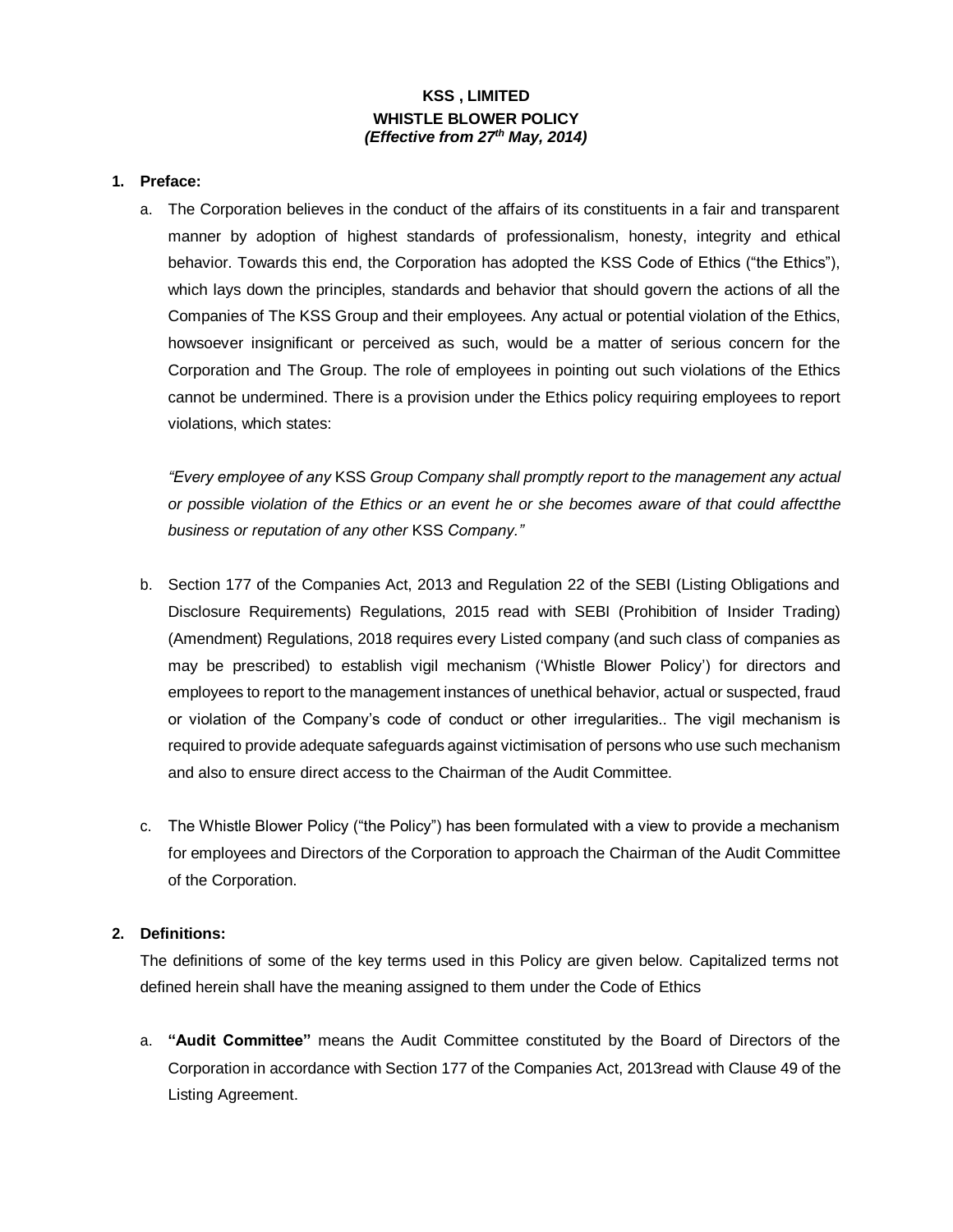- b. **"Employee"** means every permanent employee of the Corporation (whether working in India or abroad), including the Directors in the employment of the Company.
- c. **"Ethics Code"** means the KSS Code of Ethics.
- d. **"Investigators"** means those persons authorised, appointed, consulted or approached by Chairman of the Audit Committee and include the auditors of the Corporation.
- e. **"Protected Disclosure"** means any communication made in good faith that discloses or demonstrates information that may evidence unethical or improper activity including reporting instances, if any, of leak of Unpublished Price Sensitive Information (UPSI).
- f. **"Respective Committees"** means either the Ethics Committee or the Audit Committee of the Corporation.
- g. **"Subject"** means a person against or in relation to whom a Protected Disclosure has been made or evidence gathered during the course of an investigation.
- h. **"Whistle Blower"** means an Employee or Director making a Protected Disclosure under this Policy.

### **3. Scope:**

- a. This Policy is an extension of the KSS Code of Ethics. The Whistle Blower's role is that of a reporting party with reliable information. They are not required or expected to act as investigators or finders of facts, nor would they recommend the appropriate corrective or remedial action that may be warranted in a given case.
- b. Whistle Blowers should not act on their own in conducting any investigative activities, nor do they have a right to participate in any investigative activities other than as requested by the Chairman of the Audit Committee or the Investigators.
- c. Protected Disclosure will be appropriately dealt with by the Audit Committees, as the case may be. The Audit Committee may either undertake the investigation itself or may, at its sole discretion, forward it to the Investigators for investigation.

### **4. Eligibility:**

All Employees and Directors of the Corporation are eligible to make Protected Disclosures under the Policy. The Protected Disclosures may be in relation to matters concerning the Corporation.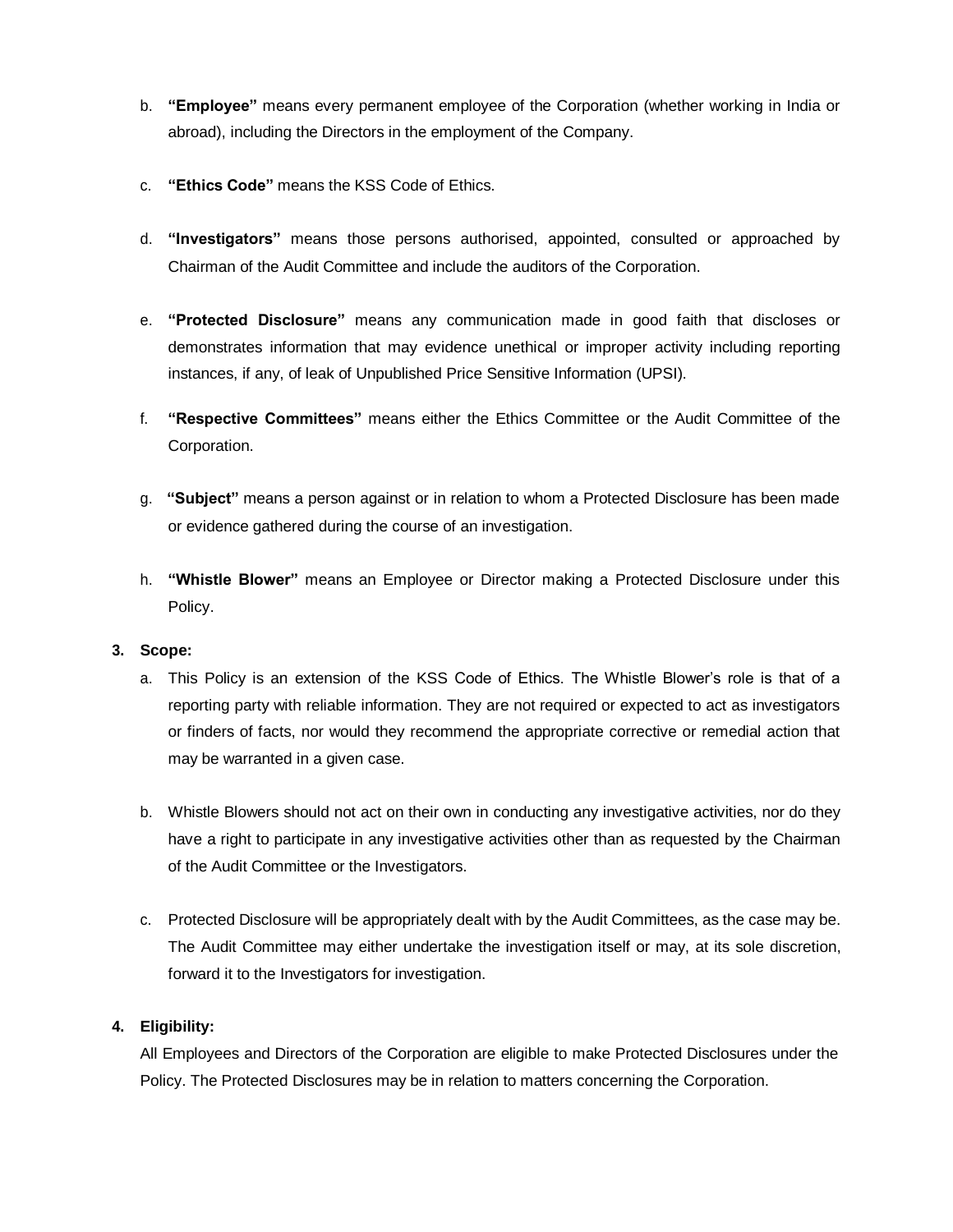### **5. Disqualifications:**

- a. While it will be ensured that genuine Whistle Blowers are accorded complete protection from any kind of unfair treatment including any harassment, retaliation or victimization, as herein set out, any abuse of this protection will warrant disciplinary action.
- b. Protection under this Policy shall not mean protection from disciplinary action arising out of false, reckless, maligning or unfounded or frivolous allegations made by a Whistle Blower with a *mala fide* or ulterior intent or purpose.
- c. Whistle Blowers, who make three or more Protected Disclosures, which are subsequently found by the Audit Committee to be *mala fide*, frivolous, baseless, malicious, or reported otherwise thanin good faith, will be disqualified for a period of six months from reporting further Protected Disclosures under this Policy. In respect of such Whistle Blowers, the Audit Committee may recommend to the Corporation appropriate disciplinary action.

## **6. Procedure:**

- a. All Protected Disclosures shall be addressed to the Chairman of the Audit Committee of the Corporation for investigation.
- b. The contact details of the Chairman of the Audit Committee of the Corporation are as under:

**Chairman of the Audit Committee** BHARGAVVISHAL BHAI AHIR 18, Vrindavan Bungalows-1,opp Shridhar farm shilaj road,thaltej,Ahmedabad,Gujarat-380059 Email: bhargav5103@gmail.com

- c. If a Protected Disclosure is received by any employee of the Corporation other than the Audit Committee, the same shall be forwarded to the Audit Committee for further appropriate action.
- d. Protected Disclosures shall be reported in writing as soon as possible but no later than 30 days after he becomes aware of the same so as to ensure a clear understanding of the issues raised and should either be typed or written in a legible handwriting in English, Hindi or in the regional language of the place of employment of the Whistle Blower.
- e. The Protected Disclosure shall be forwarded under a covering letter which shall bear the identity of the Whistle Blower. The Audit Committee shall detach the covering letter and forward only the Protected Disclosure to the Investigators for investigation, where the investigation is entrusted by the Audit Committee to the Investigator.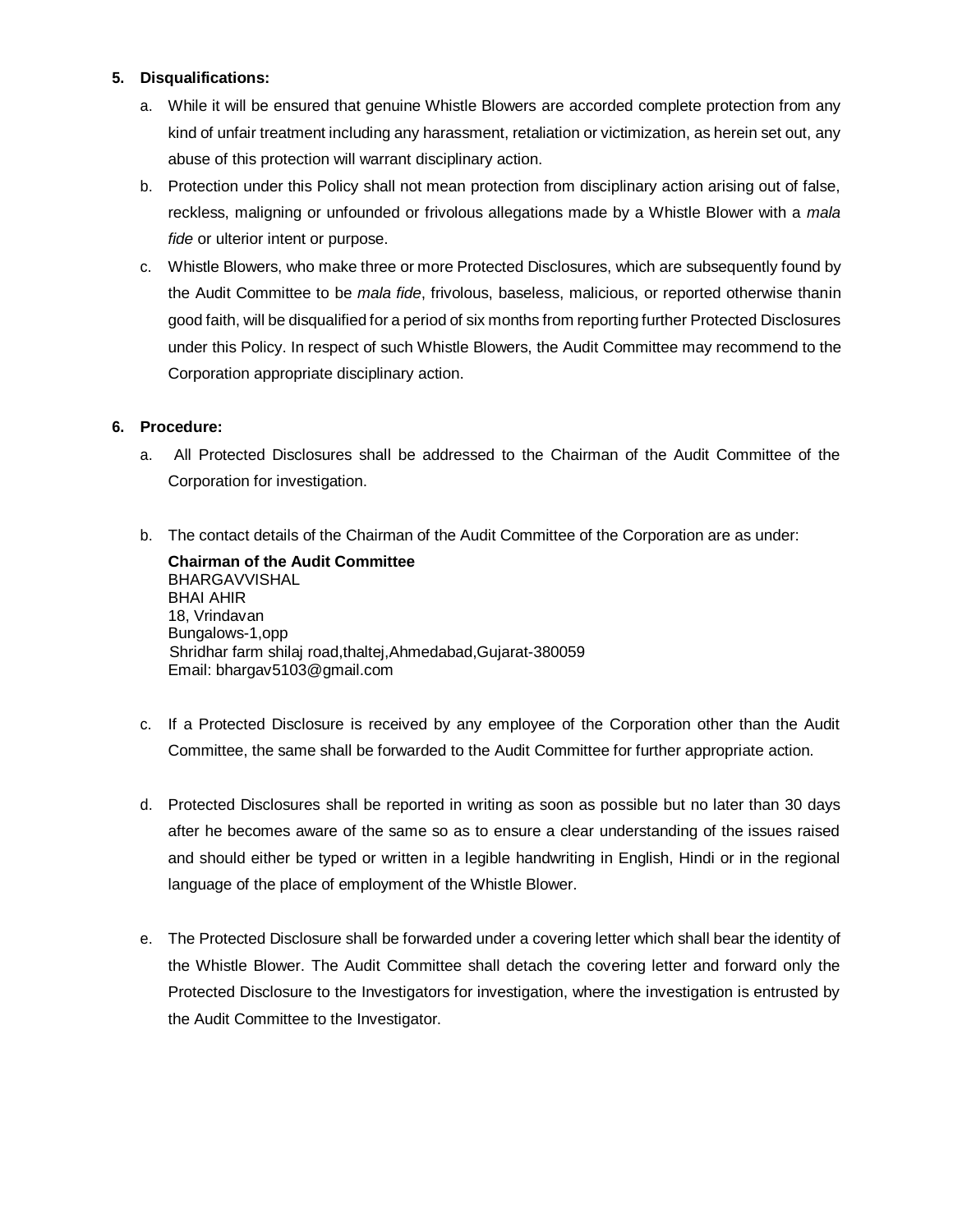- f. Protected Disclosures shall be factual and not speculative or in the nature of a conclusion, and should contain as much specific information as possible to allow for proper assessment of the nature and extent of the concern and the urgency of a preliminary investigative procedure.
- g. The Whistle Blower must disclose his/her identity in the covering letter forwarding such Protected Disclosure. While anonymous disclosures will not be accepted in the normal course, the Audit Committee may at its absolute discretion, accept such disclosures under special circumstances.
- h. If any of the member of the Audit Committee has a conflict of interest in a Protected Disclosures, he shall recuse himself and the other members of the Audit Committee shall deal with the same.

### **7. Investigation:**

- a. The decision to conduct an investigation taken by the Audit Committee is by itself not anaccusation and is to be treated as a neutral fact-finding process. The outcome of the investigationmay or may not support the conclusion of the Whistle Blower that an improper or unethical activity was committed.
- b. The identity of the Subject shall be kept confidential to the extent possible unless mandatorily required to be disclosed by law or on order of a Court. Whistle Blowers are cautioned that their identity may become known for reasons outside the control of the Audit Committee (e.g. during investigations carried out by Investigators).
- c. Subject shall be informed of the allegations at the appropriate stage and will have opportunities for providing his inputs / explanation during the investigation, including an appropriate opportunityof being heard.
- d. Subject shall have a duty to co-operate with the Audit Committee or any of the Investigator(s) during investigation to the extent that such co-operation will not compromise self-incrimination protections available under the applicable laws.
- e. Subject has a right to consult with a person or persons of his / her choice, other than the Investigators and/or members of the Audit Committee and/or the Whistle Blower.
- f. Subject shall not interfere with the investigation. Evidence shall not be withheld, destroyed or tampered with, and witnesses shall not be influenced, coached, threatened or intimidated by the Subject.
- g. Unless there are compelling reasons not to do so, Subject shall be given the opportunity to respond to material findings contained in an investigation report. No allegation of wrongdoing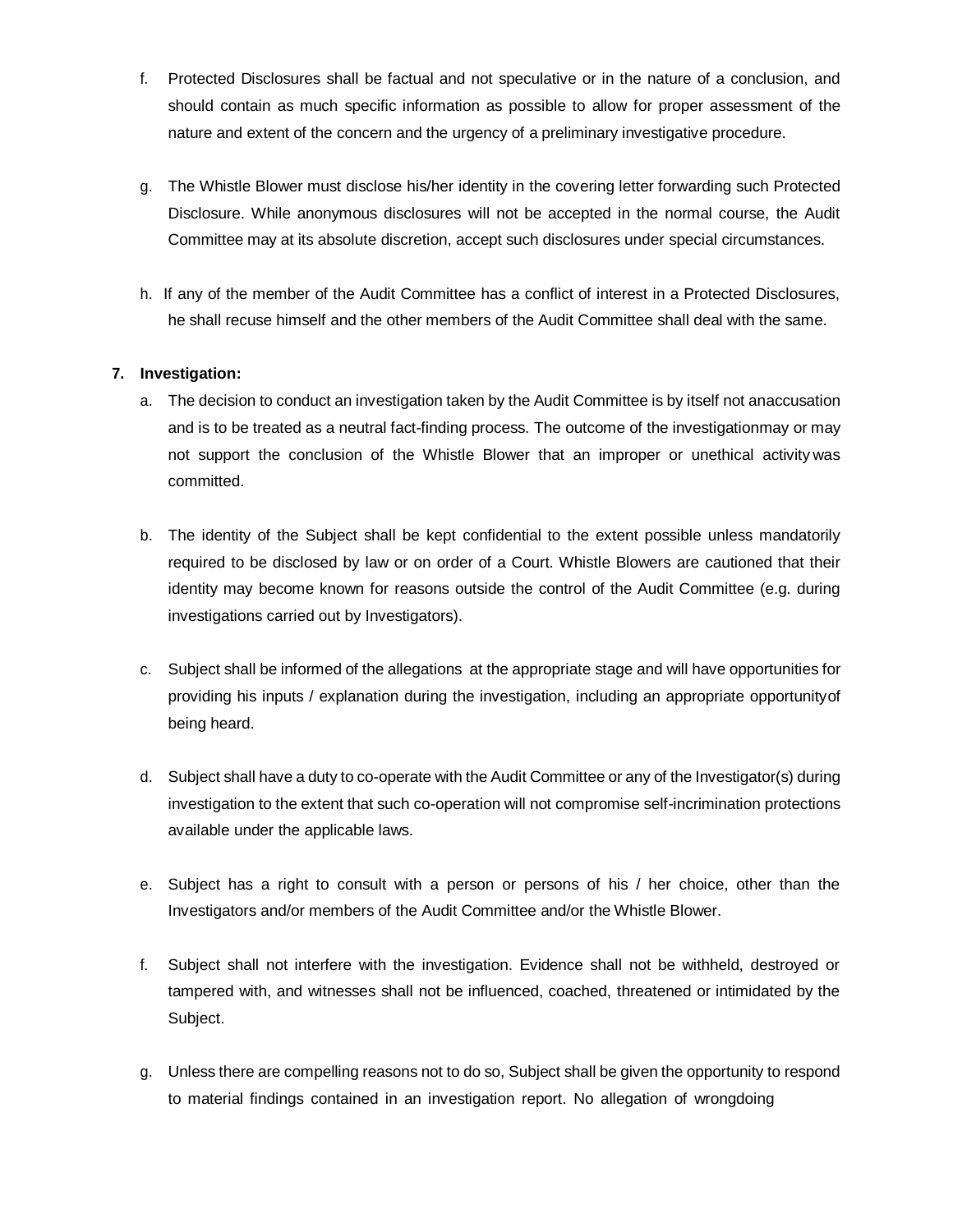against a Subject shall be considered as maintainable unless there is evidence in support of the allegation.

- h. Subject shall have the right to be informed of the outcome of the investigation.
- i. The investigation shall be completed normally within 45 days of the receipt of the Protected Disclosure. Where the investigation is conducted by the Investigators, a report shall be prepared by it upon completion of the investigation and submitted to the Chairman of the Audit Committee who shall consider the same.

### **8. Protection:**

- a. No unfair treatment will be meted out to a Whistle Blower by virtue of his/her having reported a Protected Disclosure under this Policy. The Corporation, as a policy, condemns any kind of discrimination, harassment, victimization or any other unfair employment practice being adopted against Whistle Blowers. Subject to clause 5 (c) above, complete protection will therefore be given to Whistle Blowers against any unfair practice like discrimination, harassment, victimization, retaliation, threat or intimidation of termination/suspension of service, disciplinary action, transfer, demotion, refusal of promotion, or other unfair employment practices, or the like including any direct or indirect use of authority to obstruct the Whistle Blower's right to continue to perform his/her duties/functions including making further Protected Disclosure. The Corporation shall take steps to minimize difficulties, which the Whistle Blower may experience as a result of making the Protected Disclosure.
- b. A Whistle Blower may report any violation of the above clause to the **Chairman of the Audit Committee** who will have the same investigated and recommend suitable action to the management.
- c. Any other Employee assisting in the said investigation shall also be protected to the same extent as the Whistle Blower is under Clause 8(a).

### **9. Investigators:**

- a. Investigators shall conduct a process towards fact-finding and analysis. Investigators shall derive their authority and access rights from the Audit Committees when acting within the course and scope of their investigation.
- b. Technical and other resources may be drawn upon as necessary to augment the investigation. All Investigators shall be independent and unbiased both in fact and as perceived. Investigators have a duty of fairness, objectivity, ethical behavior, and observance of legal and professional standards.